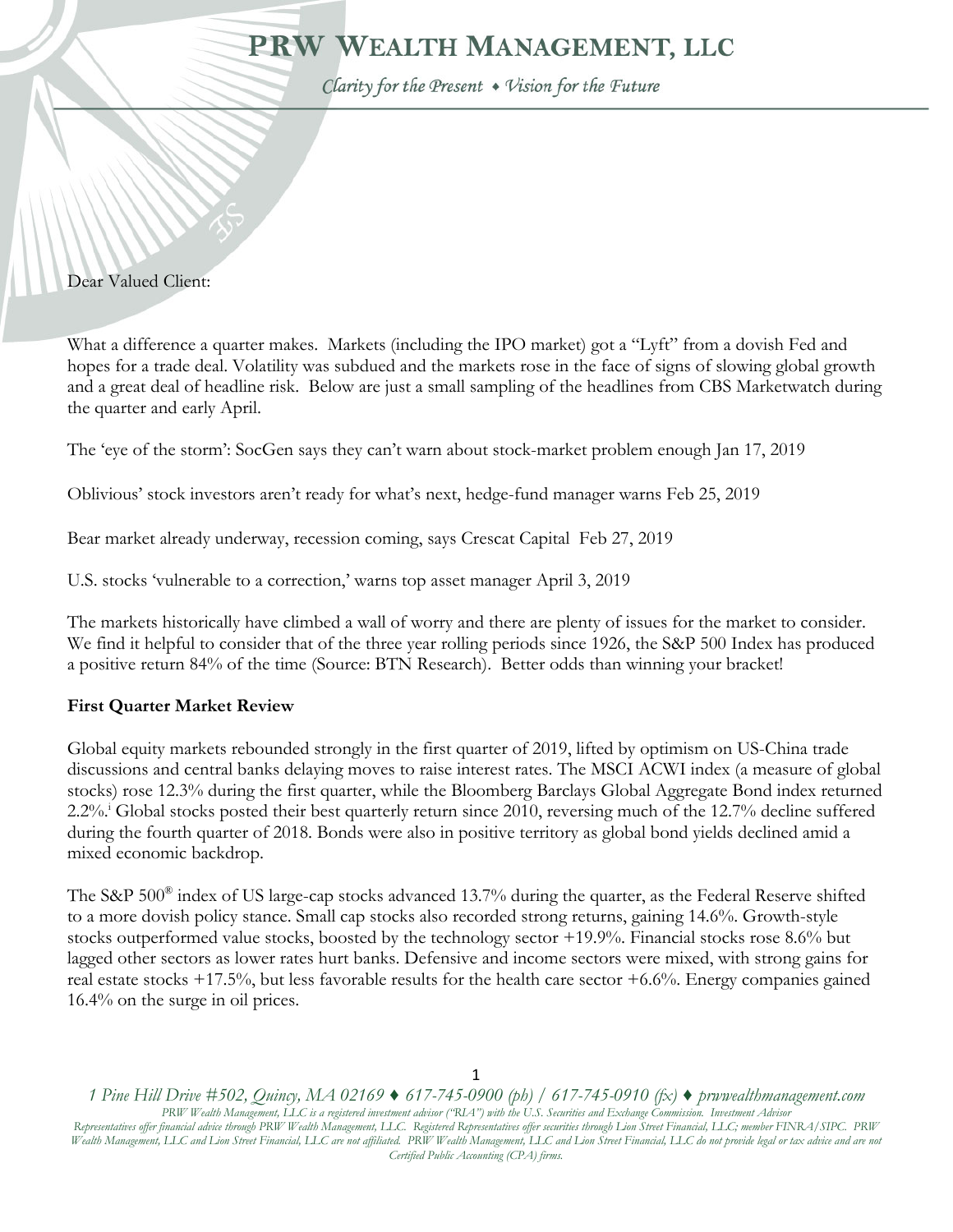The MSCI ACWI ex-US of international stocks rose 10.4% for the quarter, as policy moves in China lifted global sentiment in view of slowing economic growth. Europe saw broader gains, but Germany +7.0% lagged on weaker manufacturing data. The UK +11.9% was supported by hopes for a more orderly withdrawal from the European Union and delay to Brexit. Asian markets were mixed as a decline in exports and industrial production contributed to a more subdued outlook in Japan +6.9%. Emerging markets gained 10.0%, led by China +17.7% on improved economic data.

In fixed income, the Bloomberg Barclays US Aggregate Bond index returned 2.9% in the first quarter, benefiting from lower rates and accommodative Federal Reserve policy. Long-term bonds outperformed shorter maturities as the yield curve flattened and the 10-year Treasury yield declined from 2.69% to 2.41%. Corporate bonds gained, particularly high yield issues +7.3%, as credit spreads tightened. International bonds +1.5% saw more muted results on weakness in foreign currencies, while dollar-denominated emerging market bonds +5.4% benefited with the pause to US rate increases.



2019 Q1 Index Returns

## **Economic Highlights**

The US economy expanded 2.2% during the fourth quarter of 2018, down from the 3.4% gross domestic product (GDP) reading in the third quarter. Economic growth moderated as consumers slowed their discretionary purchases, including recreational goods. Despite uncertainty related to bad weather and the partial government shutdown in January, the Federal Reserve Bank of Atlanta forecast GDP growth of 2.1% for the first quarter of 2019.<sup>ii</sup> Analysts expect corporate earnings to decline 3.9% (year-over-year) in the first quarter, which would mark the first decline since 2016.<sup>iii</sup> The energy, materials, and technology sectors are projected to report double-digit declines in earnings growth.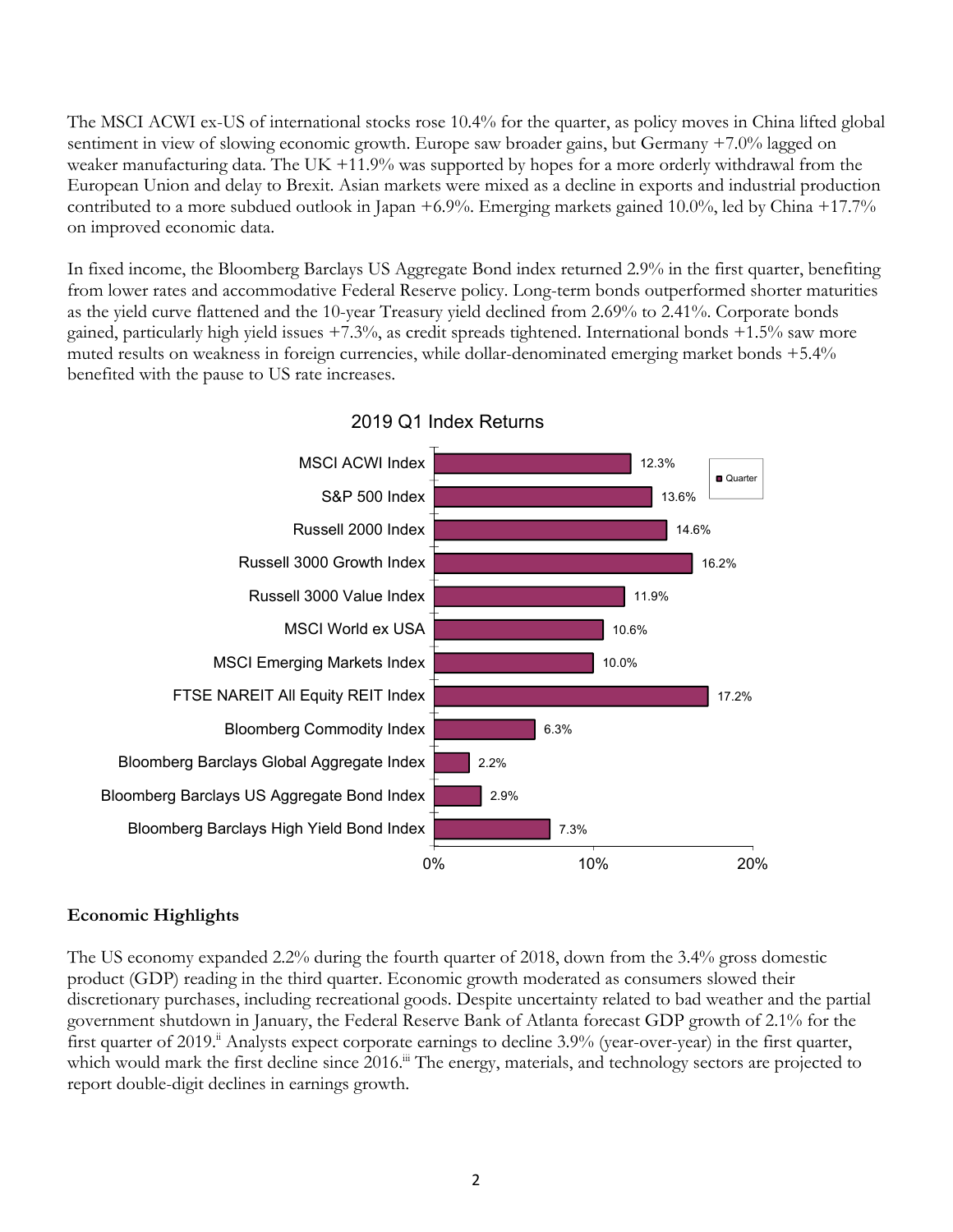The Federal Reserve (Fed) maintained the 2.25% - 2.50% target range for federal funds at the March Federal Open Market Committee meeting. The Fed cited threats to economic growth and muted inflation pressures in support of its decision to keep rates at their current level, with the unemployment rate at 3.8% in March. The Consumer Price Index inflation rate rose 1.5% for the 12-month period through February, weighed down by the decline in energy prices. Core inflation (excluding food and energy) was up 2.1%, and other measures were closer in range of the Fed's 2% long-term inflation target.<sup>iv</sup> The Fed's economic projections indicated no rate increases for 2019.

# **The Yield Curve**

The yield curve is the difference between the yields on longer-term and shorter-term Treasuries. A yield curve inversion happens when long-term yields fall below short-term yields. The short-term side of the curve is mainly driven by Federal Reserve policy, the long-term end is thought to indicate bond investors' long-term views of the market. If bond investors are bullish on the economy, then they would prefer to buy short-term bonds and hope to reinvest into higher yields later. If they are bearish on the economy, they would prefer to lock in higher yields now. When this occurs the demand for long-term bonds pushes the price up and the yields down.

The topic of "yield curve inversion" drove headlines this quarter as the yield on the 3-month Treasury bill briefly rose above that of the 10-year Treasury bond near the end of March. The last time this occurred was in 2007, and historically this has been a reliable predictor of recessions.<sup>v</sup> In fact, since World War II, every recession has been preceded by an inverted yield curve. However, not every inversion has been followed by a recession. It would be cliché to say this time is different but there are other factors we should consider. While U.S. interest rates are below historical levels, they are now well above most other developed countries. For example, the yield on the 10-year UK Gilt is just over one percent and the 10-year German Bund is just under zero. Global low yields have led to an inflow of capital to the U.S. Treasury Bond market, suppressing the long-term yields.

The relative level of interest rates is not the only factor that matters, but whether the Federal Reserve's Policy is accommodative or contractionary. One reason we have experienced recessions after inversions is that Fed policy was contractionary as they tried to fight inflation. By raising real interest rates to levels sufficient to slow demand and fight inflation, the Fed can help cause a recession. Given the Fed's accommodative stance, the likelihood of a mistake at this time appears muted.

In an August 2018 article, "What Does a Yield Curve Inversion Mean for Investors?", Dimensional Fund Advisors examined the returns to stocks following inversions for five major developed nations, including the U.S., since1985. The article states: "Equity returns (as measured by MSCI local currency indices) were a mixed bag in the three years following an inversion, with US index returns higher 66% of the time at the 12-month mark and only 33% of the time 36 months later. When all countries are included, returns of the indices were higher 86% of the time 12 months later and 71% of the time 36 months later." Dimensional concluded: "It is difficult to predict the timing and direction of equity market moves following a yield curve inversion."

## **Outlook**

The start of 2019 saw a sharp reversal in market performance from the fourth quarter of 2018. While most asset classes finished 2018 in negative territory, returns were generally positive for the first three months of 2019. Notably, the S&P 500's 13.7% first quarter return was its best start to a year since 1998. Based on history back to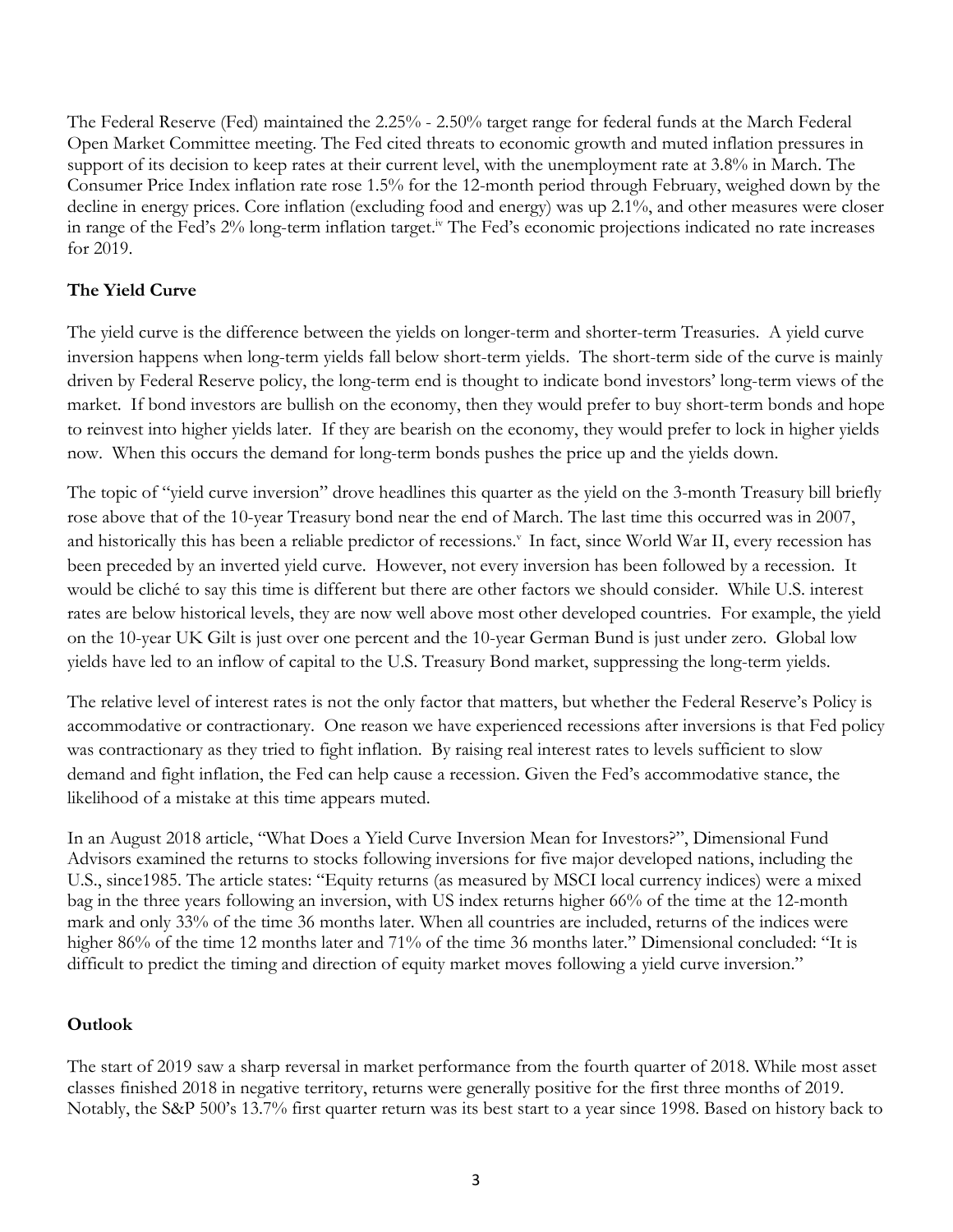1926, a strong start for US stocks often bodes well for the rest of the year.<sup>vi</sup> In the previous 13 instances that stocks returned more than 10% in the first quarter, the subsequent three- quarter return was positive eleven times. The median Q2-Q4 return for the 13 cases was 7.0%, better than the 6.2% median return over all periods.

While historical performance provides for interesting comparisons, it is also important to view this in context of the mixed market environment. Looking back to the fourth quarter of 2018, there were uncertainties heading into 2019. Among the concerns were slowing economic growth, trade tensions, and interest rate increases from the Federal Reserve. While these fears have eased, valuations have also risen off depressed levels, with many measures now more in-line with historical averages. Despite this, recent positive readings on consumer sentiment and home sales suggest potential for continued economic growth (albeit muted), providing a supportive backdrop for stocks.

Additional signs of economic health appear in both the IPO and corporate bond markets. Activity in Q4 2018 came to a standstill in both the IPO and high yield credit markets. The lack of new issuance was a big concern heading into the New Year as the lack of credit availability has historically been a precursor to recession. Fast forward to today and we see that Renaissance Capital, an IPO consulting firm, is now watching over 200 companies that are looking to go public in 2019 including WeWork (estimated valuation of \$47 billion) and Airbnb (\$31 billion estimate). Similarly, high yield deals are getting done and corporate bond issuance has returned to more normal levels. The renewed borrowing is supportive of continued growth in the economy.

The economy appears to be a reasonably solid ground with employment at high levels, auto sales on the rise, and the ISM Manufacturing gauge rising in March. The ISM Non-Manufacturing index did decline in March but is above the average levels seen since 2009. As noted above, earnings are expected to decline vs the same period in 2018- a very strong period for earnings. We'll be watching to see if this earnings season plays out as expected but more importantly looking for signs of future expectations. It is quite possible that as expectations of earnings fall, the opportunity for positive surprises rises.

As noted, there were significant concerns coming into 2019. We entered the year cautiously driven by mixed market signals but also with the knowledge that market valuations had potentially made the markets fairly attractive. We added to equity positions early in the year and continue to maintain a positive outlook. Portfolios hold some hedged positions that should help dampen inevitable volatility.

While the Fed's accommodative stance has been a source of comfort for investors in Q1, we are watching for signs of inflation that might have the Fed changing their expectations and actions. The Brexit dilemma has been pushed down the road for now but the state of affairs in the EU bears watching as Germany shows signs of weakening. Finally, a positive resolution to the trade renegotiation would seemingly be beneficial to the markets albeit it is unclear how much of this is being built in to current pricing. A big hiccup in the process or a deal that underwhelms could change market sentiment for the worse.

#### **PRW Wealth Management News**

Principal Bill Payne was joined by PRW's Director of Advanced Planning Ted Dziuba this past February at Lion Street's 2019 Institute summit. The annual three-day event in Austin, TX showcased technical deep-dives into some of the industry's most innovative investment and insurance strategies. Some highlights from Institute included an update on the markets by Dr. Quincy Krosby, Chief Market Strategist for Prudential; a discussion on tax reform and what can be expected in the next two years of the Trump presidency by Ken Kies, Managing Director of The Federal Policy Group, LLC; and a well-received presentation by Family Governance expert Tom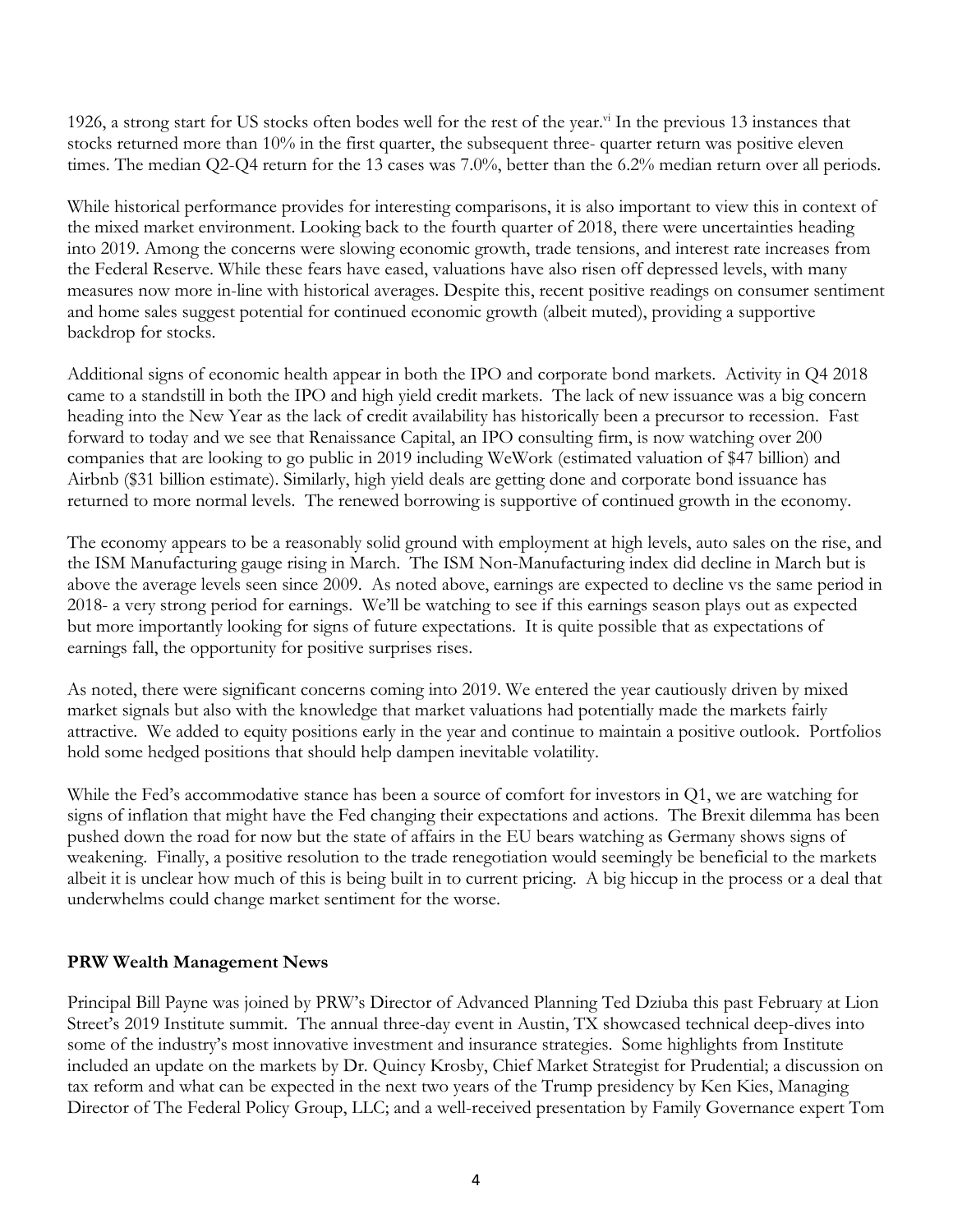Rogerson on "Preparing the Family, the Structures, and the Assets for a Generational Legacy".

Partner & Chief Investment Officer Elliot Herman moderated a panel entitled "Family Governance: Maintaining and Growing Wealth" at the Private Wealth New England conference in Boston on March 27th. The panel focused on ways families can develop and implement a family governance structure to help protect wealth and prepare the next generation of the family for that wealth.

Janice Forgays, PRW's Estate and Wealth Management Counsel, attended an exclusive talk for Vermont Law School Trustees featuring Robert Fiske, former Special Prosecutor in the Whitewater investigation during the Clinton administration. Attorney Fiske's talk focused on the role of the Independent Counsel and Special Prosecutor from Archibald Cox (Watergate) to Robert Mueller (Russian election interference) and provided tremendous insight into these high-profile investigations. Janice also participated in forums on Estate Planning for Art and Collectibles; Using Tech to Improve Your Estate Planning Practice; and The New Code Section 199A Tax Deductions for Pass-Through Businesses.

We hope that your year is off to a good start. As always, please contact us if there have been any changes to your financial situation, your investment objectives, or your instructions concerning your account(s).

Thank you.

Sincerely,

Aisl

William A. Payne Richard A. Renwick Elliot B. Herman

This material is for informational purposes only and not meant as Tax or Legal advice. Please consult with your tax or legal advisor regarding your personal situation. PRW Wealth Management LLC does not provide legal or tax advice. Some of this material is written by Assetmark Inc. and is provided with permission. The material is for informational purposes only. It represents an assessment of the market environment at a specific point in time and is not intended to be a forecast of future events, or a guarantee of future results. It is not guaranteed by PRW Wealth Management LLC for accuracy, does not purport to be complete and is not intended to be used as a primary basis for investment decisions. It should not be construed as advice meeting the particular investment needs of any investor. Neither the information presented nor any opinion expressed constitutes a solicitation for the purchase or sale of any security. The indices mentioned are unmanaged and can't be directly invested into. Past performance doesn't guarantee future results; one can't directly invest in an index; diversification doesn't protect against loss of principal. All investing involves risk, including the potential loss of principal; there is no guarantee that any investing strategy will be successful. Neither the information nor any opinion expressed herein constitutes a solicitation for purchase or sale of any securities, and should not be relied on as financial advice.

#### **Index Definitions**

**Bloomberg Commodity:** A broadly diversified index that allows investors to track futures contracts of physical commodities traded on US exchanges. The component weightings are determined by several rules designed to ensure diversified commodity exposure.

**Bloomberg Barclays Global Aggregate:** An index of global investment grade debt from twenty-four local currency markets including treasury, government-related, corporate and securitized fixed-rate bonds from both developed and emerging markets issuers. The index also includes Eurodollar, Euro-Yen, and 144A Index-eligible securities, and debt from five local currency markets.